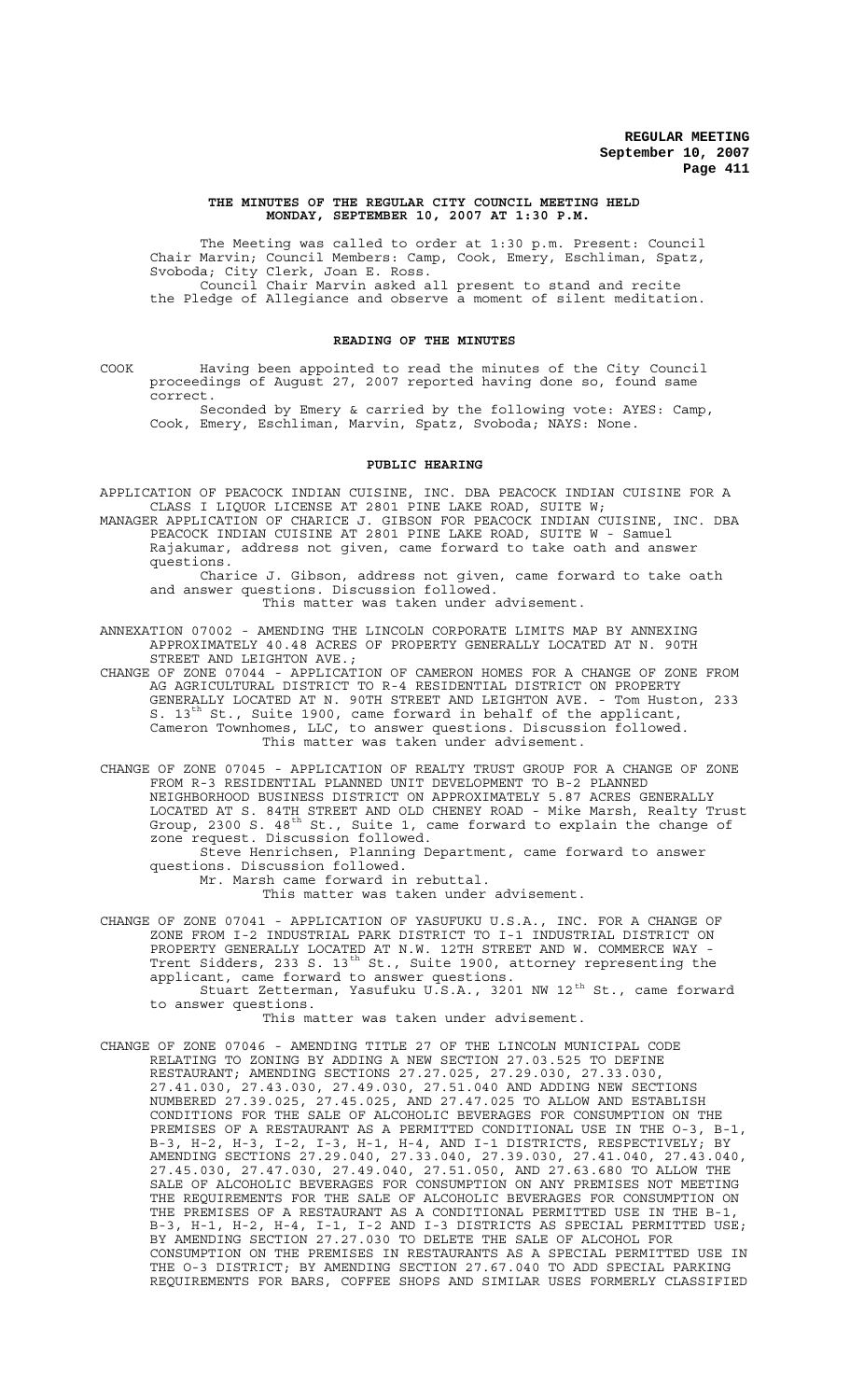> AS A RESTAURANT; AND BY AMENDING FIGURE 27.67.040 TO ADD BARS, COFFEE SHOPS, AND SIMILAR USES TO THE LIST OF USES WHICH HAVE SPECIAL PARKING REQUIREMENTS - Mark Hunzeker, 1045 Lincoln Mall, Suite 200, attorney representing the applicant, West Gate, Inc., came forward to discuss the change of zone. Discussion followed. This matter was taken under advisement.

AMENDING SECTION 4.54.010 OF THE LINCOLN MUNICIPAL CODE TO DELETE THE TERM LIMITS FOR COMMUNITY FORESTRY ADVISORY BOARD MEMBERS AND DELETING PROVISIONS REGARDING EX-OFFICIO MEMBERS - Lynn Johnson, Director of

Parks & Recreation, came forward to answer questions. This matter was taken under advisement.

APPEAL FROM THE PLANNING COMMISSION APPROVAL OF SPECIAL PERMIT 07026 FOR AUTHORITY TO CONSTRUCT A 31 UNIT DOMICILIARY CARE FACILITY FOR 33 RESIDENTS ON APPROXIMATELY 1.84 ACRES GENERALLY LOCATED AT S. 25TH STREET AND OLD CHENEY ROAD - Marcia Houchen, 2801 Park Place Dr., Marketing Director for AgeMark Assisted Living, came forward to clarify the permit. Discussion followed.

Mark Hunzeker, 1045 Lincoln Mall, Suite 200, came forward representing the applicant to answer questions. Discussion followed. Karen K. Noel, 5601 S. 27<sup>th</sup> St., Suite 201, came forward in support. Discussion followed.

Vicki Shank, 5800 S. 25<sup>th</sup> St., came forward in opposition to the special density bonus. Discussion followed.

William Gewain, 2601 Cindy Dr., came forward stating he is not opposed to the use of the property but is concerned about traffic congestion. Discussion followed.

Renee Prader-Bateman, 5820 S. 25<sup>th</sup> St., came forward stating she is opposed to the square footage of the building in her neighborhood. Richard Esquivel, 733 W. Cuming, came forward to question if the building legally qualifies to be on the lot.

John Elliot, 2511 Cindy Dr., came forward to comment that a squared design would appear to fit the area. Discussion followed. Paul Winkler, 5737 S. 25<sup>th</sup> St., came forward to comment on traffic solutions. Discussion followed.

Andrew J. Benton, II, 5925 Norman Rd., came forward to state he is opposed to the potential truck traffic. Discussion followed.

Marvin Krout, Director of Planning, came forward to interpret restrictions. Discussion followed.

Matt Metcalf, 211 N.  $4^{\rm th}$  St., came forward to answer questions and stated that either the squared or angled design would work on the property. Discussion followed.

Mr. Hunzeker came forward in rebuttal to state that the experience in Lincoln with these care facilities, whether large or small, is that there have been no complaints issued relative to parking, traffic, noise or any other inconvenience. Discussion followed.

This matter was taken under advisement.

APPROVING THE NAMING OF THE NEWLY RENOVATED FORMAL ROSE GARDEN IN ANTELOPE PARK AS "THE HAMANN ROSE GARDEN AT ANTELOPE PARK";

APPROVING THE NAMING OF THE NEIGHBORHOOD PARK SITE IN THE TAMARIN RIDGE DEVELOPMENT GENERALLY LOCATED SOUTHWEST OF PINE LAKE ROAD AND S. 27TH STREET AS "ARNOTT FOLSOM PARK" - Lynn Johnson, Director of Parks & Recreation, came forward to answer questions. Discussion followed. This matter was taken under advisement.

AUTHORIZING AND SUPPORTING THE PARKS & RECREATION DEPARTMENT'S SUBMITTAL OF A GRANT APPLICATION TO THE TRANSPORTATION ENHANCEMENT PROGRAM OF THE STATE OF NEBRASKA DEPARTMENT OF ROADS TO FUND THE CONSTRUCTION OF 1.14 MILES OF A TRAIL FROM OLD CHENEY ROAD AT 56TH STREET ALONG BEAL SLOUGH TO PINE LAKE ROAD - Terry Genrich, Parks & Recreation Department Natural Resources Manager, came forward to explain funding. Discussion followed. This matter was taken under advisement.

**TOOK BREAK 4:55 RECONVENED 5:14 P.M.**

**\*\* END OF PUBLIC HEARING \*\***

# **COUNCIL ACTION**

**LIQUOR RESOLUTIONS**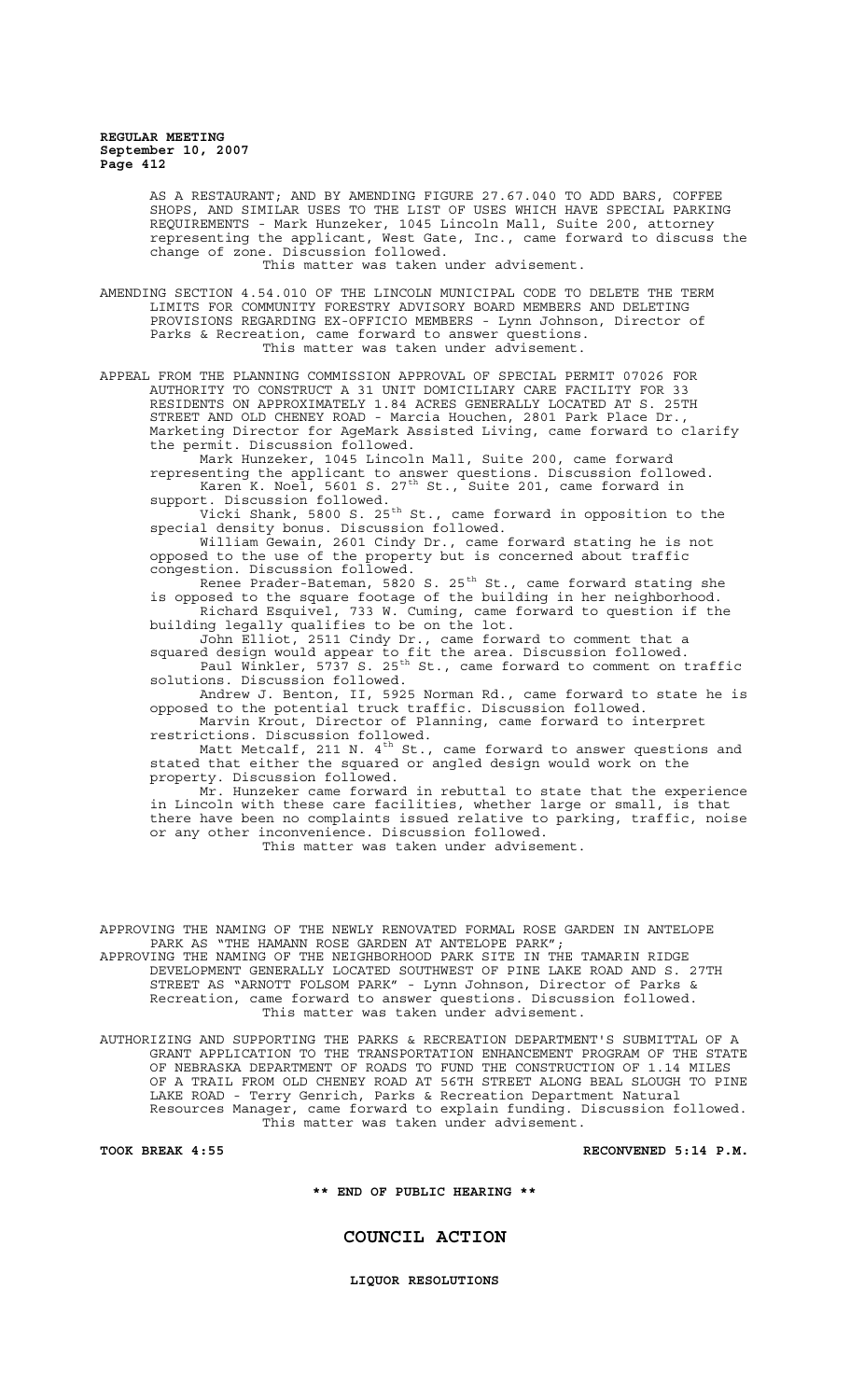APPLICATION OF PEACOCK INDIAN CUISINE, INC. DBA PEACOCK INDIAN CUISINE FOR A CLASS I LIQUOR LICENSE AT 2801 PINE LAKE ROAD, SUITE W - CLERK read the following resolution, introduced by Jon Camp, who moved its adoption for

approval:<br><u>A-84504</u> BE BE IT RESOLVED by the City Council of the City of Lincoln Nebraska:

That after hearing duly had as required by law, consideration of the facts of this application, the Nebraska Liquor Control Act, and the pertinent City ordinances, the City Council recommends that the application of Peacock Indian Cuisine, Inc. dba Peacock Indian Cuisine for a Class "I" liquor license at 2801 Pine Lake Road, Suite W, Lincoln, Nebraska, for the license period ending April 30, 2008, be approved with the condition that the premise complies in every respect with all city and state regulations. The City Clerk is directed to transmit a copy of this resolution to the Nebraska Liquor Control Commission.

Introduced by Jon Camp Seconded by Svoboda & carried by the following vote: AYES: Camp, Cook, Emery, Eschliman, Marvin, Spatz, Svoboda; NAYS: None.

MANAGER APPLICATION OF CHARICE J. GIBSON FOR PEACOCK INDIAN CUISINE, INC. DBA PEACOCK INDIAN CUISINE AT 2801 PINE LAKE ROAD, SUITE W - CLERK read the following resolution, introduced by Jon Camp, who moved its adoption for approval:

<u>A-84505</u> WHEREAS, Peacock Indian Cuisine, Inc. dba Peacock Indian Cuisine located at 2801 Pine Lake Road, Suite W, Lincoln, Nebraska has been approved for a Retail Class "I" liquor license, and now requests that Charice J. Gibson be named manager;

WHEREAS, Charice J. Gibson appears to be a fit and proper person to manage said business.

NOW, THEREFORE, BE IT RESOLVED by the City Council of the City of Lincoln, Nebraska:

That after hearing duly had as required by law, consideration of the facts of this application, the Nebraska Liquor Control Act, and the pertinent City ordinances, the City Council recommends that Charice J.

Gibson be approved as manager of this business for said licensee. The City Clerk is directed to transmit a copy of this resolution to the Nebraska Liquor Control Commission.

Introduced by Jon Camp Seconded by Svoboda & carried by the following vote: AYES: Camp, Cook, Emery, Eschliman, Marvin, Spatz, Svoboda; NAYS: None.

# **ORDINANCES - 2ND READING & RELATED RESOLUTIONS (as required)**

- ANNEXATION 07002 AMENDING THE LINCOLN CORPORATE LIMITS MAP BY ANNEXING APPROXIMATELY 40.48 ACRES OF PROPERTY GENERALLY LOCATED AT N. 90TH STREET AND LEIGHTON AVE. (RELATED ITEMS: 07-137, 07-138) - CLERK read an ordinance, introduced by Jonathan Cook, annexing and including the below described land as part of the City of Lincoln, Nebraska and amending the Corporate Limits Map attached to and made a part of Ordinance No. 18208, to reflect the extension of the corporate limits boundary of the City of Lincoln, Nebraska established and shown thereon, the second time.
- CHANGE OF ZONE 07044 APPLICATION OF CAMERON HOMES FOR A CHANGE OF ZONE FROM AG AGRICULTURAL DISTRICT TO R-4 RESIDENTIAL DISTRICT ON PROPERTY GENERALLY LOCATED AT N. 90TH STREET AND LEIGHTON AVE. (RELATED ITEMS: 07-137, 07-138) - CLERK read an ordinance, introduced by Jonathan Cook, amending the Lincoln Zoning District Maps attached to and made a part of Title 27 of the Lincoln Municipal Code, as provided by Section 27.05.020 of the Lincoln Municipal Code, by changing the boundaries of the districts established and shown thereon, the second time.
- CHANGE OF ZONE 07045 APPLICATION OF REALTY TRUST GROUP FOR A CHANGE OF ZONE FROM R-3 RESIDENTIAL PLANNED UNIT DEVELOPMENT TO B-2 PLANNED NEIGHBORHOOD BUSINESS DISTRICT ON APPROXIMATELY 5.87 ACRES GENERALLY LOCATED AT S. 84TH STREET AND OLD CHENEY ROAD - CLERK read an ordinance, introduced by Jonathan Cook, amending the Lincoln Zoning District Maps attached to and made a part of Title 27 of the Lincoln Municipal Code, as provided by Section 27.05.020 of the Lincoln Municipal Code, by changing the boundaries of the districts established and shown thereon as follows: Lots 90, 91 and 113 of Irregular Tracts, located in the Southeast Quarter of Section 10 North, Township 9 North, Range 7 East of the  $6^{th}$  P.M., the second time.

CHANGE OF ZONE 07041 – APPLICATION OF YASUFUKU U.S.A., INC. FOR A CHANGE OF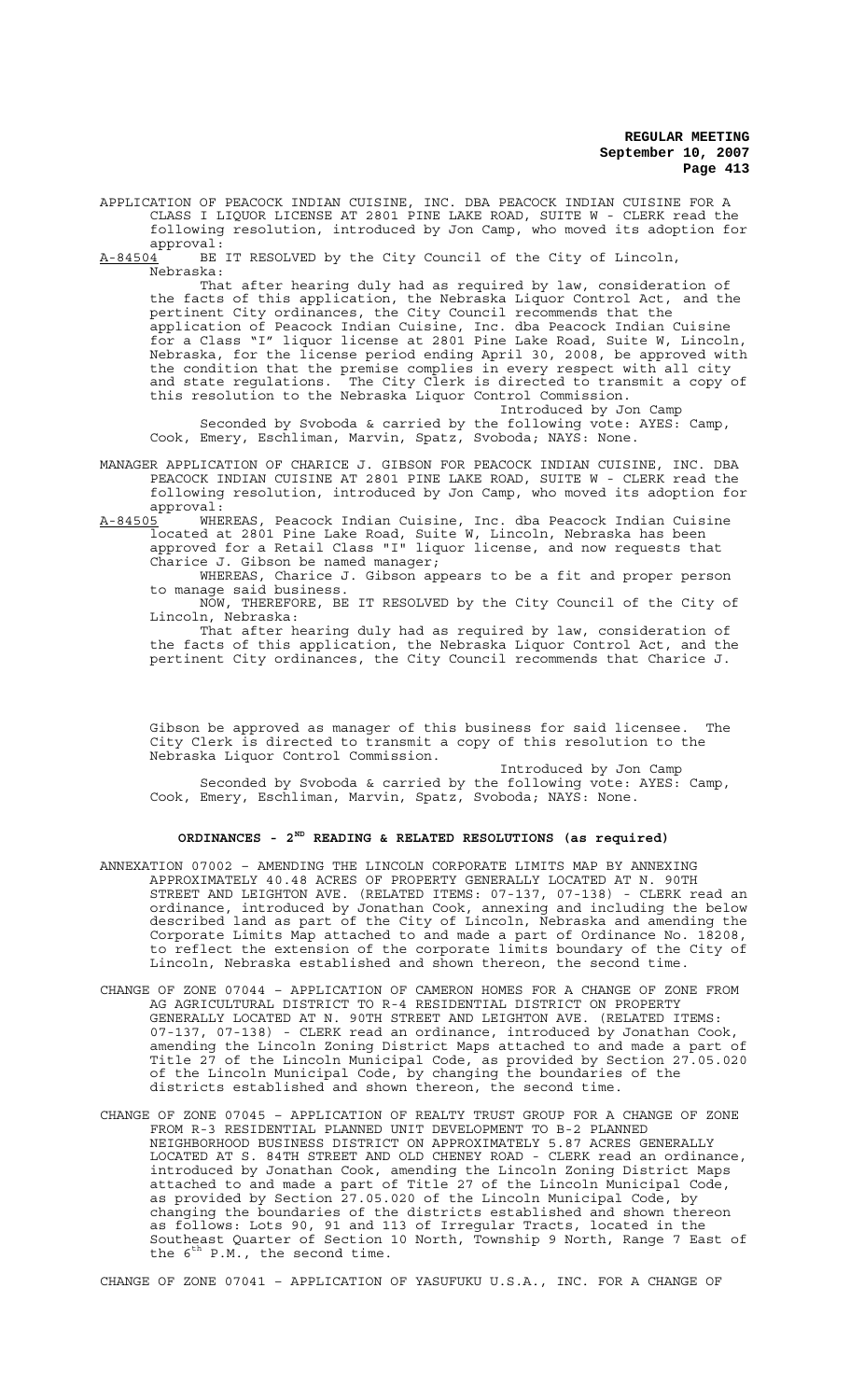ZONE FROM I-2 INDUSTRIAL PARK DISTRICT TO I-1 INDUSTRIAL DISTRICT ON PROPERTY GENERALLY LOCATED AT N.W. 12TH STREET AND W. COMMERCE WAY - CLERK read an ordinance, introduced by Jonathan Cook, amending the Lincoln Zoning District Maps attached to and made a part of Title 27 of the Lincoln Municipal Code, as provided by Section 27.05.020 of the Lincoln Municipal Code, by changing the boundaries of the districts established and shown thereon as follows: Lot 7, Block 1, Union Pacific Addition, the second time.

- CHANGE OF ZONE 07046 AMENDING TITLE 27 OF THE LINCOLN MUNICIPAL CODE RELATING TO ZONING BY ADDING A NEW SECTION 27.03.525 TO DEFINE RESTAURANT; AMENDING SECTIONS 27.27.025, 27.29.030, 27.33.030, 27.41.030, 27.43.030, 27.49.030, 27.51.040 AND ADDING NEW SECTIONS NUMBERED 27.39.025, 27.45.025, AND 27.47.025 TO ALLOW AND ESTABLISH CONDITIONS FOR THE SALE OF ALCOHOLIC BEVERAGES FOR CONSUMPTION ON THE PREMISES OF A RESTAURANT AS A PERMITTED CONDITIONAL USE IN THE O-3, B-1, B-3, H-2, H-3, I-2, I-3, H-1, H-4, AND I-1 DISTRICTS, RESPECTIVELY; BY AMENDING SECTIONS 27.29.040, 27.33.040, 27.39.030, 27.41.040, 27.43.040, 27.45.030, 27.47.030, 27.49.040, 27.51.050, AND 27.63.680 TO ALLOW THE SALE OF ALCOHOLIC BEVERAGES FOR CONSUMPTION ON ANY PREMISES NOT MEETING THE REQUIREMENTS FOR THE SALE OF ALCOHOLIC BEVERAGES FOR CONSUMPTION ON THE PREMISES OF A RESTAURANT AS A CONDITIONAL PERMITTED USE IN THE B-1, B-3, H-1, H-2, H-4, I-1, I-2 AND I-3 DISTRICTS AS SPECIAL PERMITTED USE; BY AMENDING SECTION 27.27.030 TO DELETE THE SALE OF ALCOHOL FOR CONSUMPTION ON THE PREMISES IN RESTAURANTS AS A SPECIAL PERMITTED USE IN THE O-3 DISTRICT; BY AMENDING SECTION 27.67.040 TO ADD SPECIAL PARKING REQUIREMENTS FOR BARS, COFFEE SHOPS AND SIMILAR USES FORMERLY CLASSIFIED AS A RESTAURANT; AND BY AMENDING FIGURE 27.67.040 TO ADD BARS, COFFEE SHOPS, AND SIMILAR USES TO THE LIST OF USES WHICH HAVE SPECIAL PARKING REQUIREMENTS - CLERK read an ordinance, introduced by Jonathan Cook, amending Title 27 of the Lincoln Municipal Code relating to zoning by adding a new Section 27.03.525 to define restaurant; amending Sections 27.27.025, 27.29.030, 27.33.030, 27.41.030, 27.43.030, 27.49.030, 27.51.040 and adding new Sections numbered 27.39.025, 27.45.025, and 27.47.025 to allow and establish conditions for the sale of alcoholic beverages for consumption on the premises of a restaurant as a permitted conditional use in the O-3, B-1, B-3, H-2, H-3, I-2, I-3, H-1, H-4, AND I-1 Districts, respectively; by amending Sections 27.29.040, 27.33.040, 27.39.030, 27.41.040, 27.43.040, 27.45.030, 27.47.030, 27.49.040, 27.51.050, and 27.63.680 to allow the sale of alcoholic beverages for consumption on any premises not meeting the requirements for the sale of alcoholic beverages for consumption on the premises of a restaurant as a conditional permitted use in the B-1, B-3, H-1, H-2, H-4, I-1, I-2 and I-3 districts as special permitted use; by amending Section 27.27.030 to delete the sale of alcohol for consumption on the premises in restaurants as a special permitted use in the O-3 district; by amending Section 27.67.040 to add special parking requirements for bars, coffee shops and similar uses formerly classified as a restaurant; and by amending Figure 27.67.040 to add bars, coffee shops, and similar uses to the list of uses which have special parking requirements, the second time.
- AMENDING SECTION 4.54.010 OF THE LINCOLN MUNICIPAL CODE TO DELETE THE TERM LIMITS FOR COMMUNITY FORESTRY ADVISORY BOARD MEMBERS AND DELETING PROVISIONS REGARDING EX-OFFICIO MEMBERS - CLERK read an ordinance, introduced by Jonathan Cook, amending Section 4.54.010 of the Lincoln Municipal Code relating to the Community Forestry Advisory Board to delete the provision that no voting member of the Board may be appointed for more than two consecutive terms, and to delete provisions regarding ex-officio members; and repealing Section 4.54.010 of the Lincoln Municipal code as hitherto existing, the second time.
- APPROVING AN AGREEMENT BETWEEN THE CITY AND AMERICAN LEGION POST #280 FOR THE LEASE OF SPACE BY THE LINCOLN AREA AGENCY ON AGING FOR ITS ACTIVAGE CENTER PROGRAM AT 970 MONROE, BENNET, NE FOR A PERIOD OF SEPTEMBER 1, 2007 THROUGH AUGUST 31, 2008 - CLERK read an ordinance, introduced by Jonathan Cook, accepting and approving a Lease Agreement between the City of Lincoln and American Legion Post #280 for the lease of office space by the Lincoln Area Agency on Aging for its ActivAge Center program at 970 Monroe, Bennet, NE 68317 for a term beginning September 1, 2007 through August 31, 2008, the second time.
- APPROVING AN AGREEMENT BETWEEN THE CITY AND FIRTH COMMUNITY CENTER FOR THE LEASE OF SPACE BY THE LINCOLN AREA AGENCY ON AGING FOR ITS ACTIVAGE CENTER PROGRAM AT 311 NEMAHA STREET, FIRTH, NE FOR A PERIOD OF SEPTEMBER 1, 2007 THROUGH AUGUST 31, 2008 - CLERK read an ordinance, introduced by Jonathan Cook, accepting and approving a Lease Agreement between the City of Lincoln and Firth Community Center for the lease of office space by the Lincoln Area Agency on Aging for its ActivAge Center program at 311 Nemaha Street, Firth, NE 68358 for a term beginning September 1,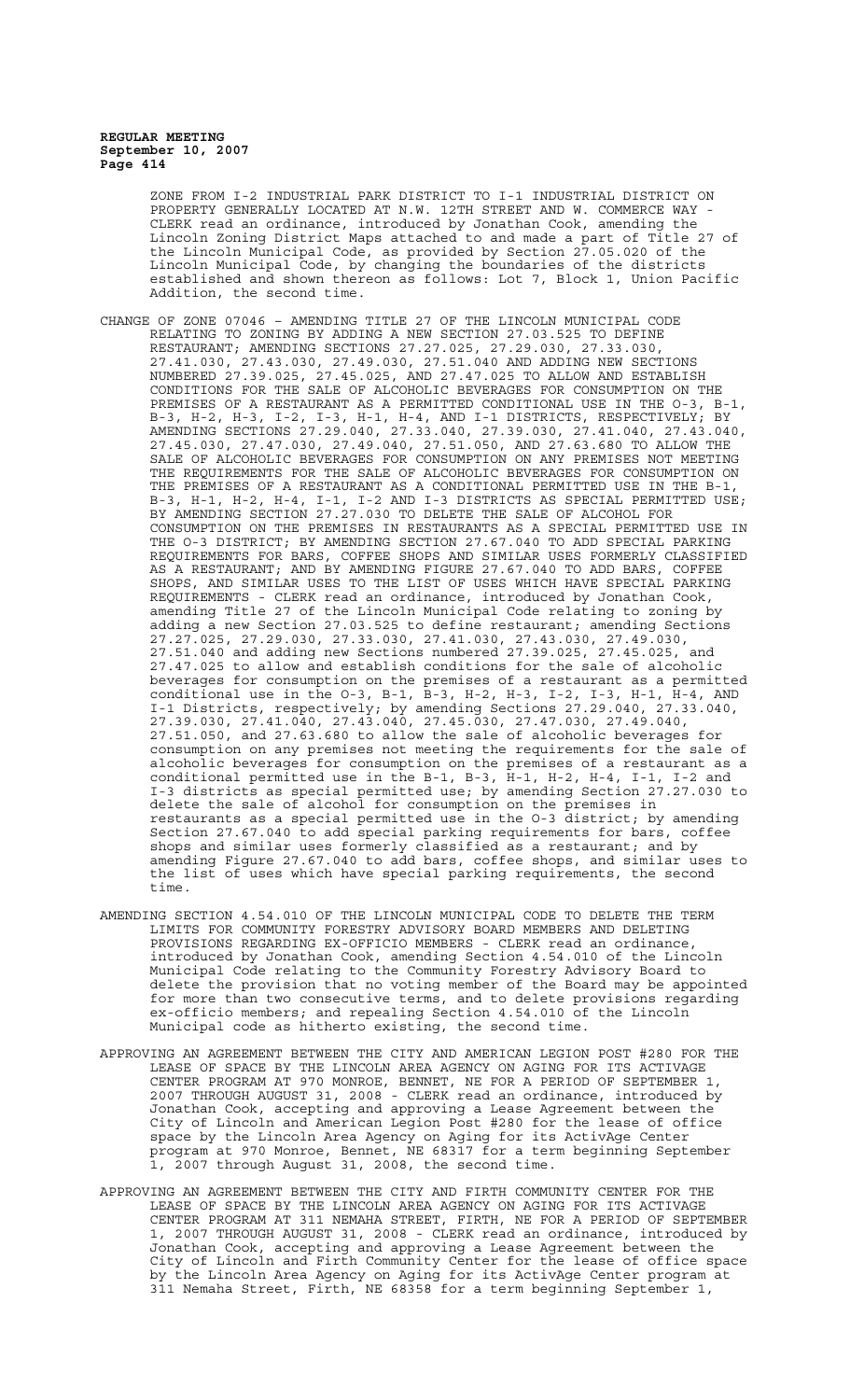2007 through August 31, 2008, the second time.

APPROVING AN AGREEMENT BETWEEN THE CITY AND HICKMAN PRESBYTERIAN CHURCH FOR THE LEASE OF SPACE BY THE LINCOLN AREA AGENCY ON AGING FOR ITS ACTIVAGE CENTER PROGRAM AT 300 E. THIRD STREET, HICKMAN, NE FOR A PERIOD OF SEPTEMBER 1, 2007 THROUGH AUGUST 31, 2008 - CLERK read an ordinance, introduced by Jonathan Cook, accepting and approving a Lease Agreement between the City of Lincoln and Hickman Presbyterian Church for the lease of office space by the Lincoln Area Agency on Aging for its

ActivAge Center program at 300 E. Third Street, Hickman, NE 68372 for a term beginning September 1,2007 through August 31, 2008, the second time.

#### **PUBLIC HEARING RESOLUTIONS**

- APPEAL FROM THE PLANNING COMMISSION APPROVAL OF SPECIAL PERMIT 07026 FOR AUTHORITY TO CONSTRUCT A 31 UNIT DOMICILIARY CARE FACILITY FOR 33 RESIDENTS ON APPROXIMATELY 1.84 ACRES GENERALLY LOCATED AT S. 25  $^{\text{TH}}$ STREET AND OLD CHENEY ROAD. (REQUEST TO HOLD P.H. ON 9/10/07) (8/20/07 - P.H. TO BE HELD ON 8/27/07 W/CON'T P.H. & ACTION ON 9/10/07) - PRIOR to reading:
- CAMP Moved to amend Bill No. 07R-160 by substituting the squared-off design for the building site plan in place of the angled design. Seconded by Cook & carried by the following vote: AYES: Camp,

Cook, Emery, Eschliman, Marvin, Svoboda; NAYS: Spatz. COOK Moved Amendment #1 to Bill No. 07R-160 in the following manner: 1. On page 3, between lines 5 and 6, insert the following new paragraph;

j. Add a note to the site plan that states that any trucks with three or more axles shall only service the facility on weekdays between 9 a.m. and 5 p.m., and must use 25<sup>th</sup> and Old Cheney to enter or leave the facility.

Seconded by Eschliman & carried by the following vote: AYES: Camp, Cook, Emery, Eschliman, Marvin, Spatz; NAYS: Svoboda.

CLERK Read the following resolution, introduced by Jon Camp, who moved its adoption as amended:<br>A-84506 WHEREAS, the Opus X, Inc.

WHEREAS, the Opus X, Inc. has submitted an application designated as Special Permit No. 07026 for authority to construct a 31 unit domiciliary care facility for a maximum of 33 residents on property generally located at S. 25th Street and Old Cheney Road, and legally described to wit:

Lot 2, Chez Ami Knolls 9th Addition, Lincoln, Lancaster County, Nebraska;

WHEREAS, the Lincoln City-Lancaster County Planning Commission approved said application after holding a public hearing thereon; and WHEREAS, several aggrieved parties have each filed a Notice of Appeal appealing the action of the Planning Commission approving Special Permit No. 07026; and

WHEREAS, pursuant to Lincoln Municipal Code § 27.63.025 the action appealed from is deemed advisory and the City Council is authorized to take final action on the matter;

WHEREAS, the community as a whole, the surrounding neighborhood, and the real property adjacent to the area included within the site plan for this domiciliary care facility will not be adversely affected by granting such a permit; and

WHEREAS, said site plan together with the terms and conditions hereinafter set forth are consistent with the comprehensive plan of the City of Lincoln and with the intent and purpose of Title 27 of the Lincoln Municipal Code to promote the public health, safety, and general welfare.

NOW, THEREFORE, BE IT RESOLVED by the Lincoln City-Lancaster County Planning Commission of Lincoln, Nebraska:

That the application of Opus X, Inc., hereinafter referred to as "Permittee", to develop a 31 unit domiciliary care facility for a maximum of 33 residents, be and the same is hereby granted under the provisions of Section 27.63.530 the Lincoln Municipal Code upon condition that construction of said domiciliary care facility be in strict compliance with said application, the site plan, and the following additional express terms, conditions, and requirements:

1. This permit approves a domiciliary care facility for a maximum 31 rooms for 33 residents, including density bonus as provided by the City Design Standards.

2. The Permittee must: a. License the domiciliary care facility to comply with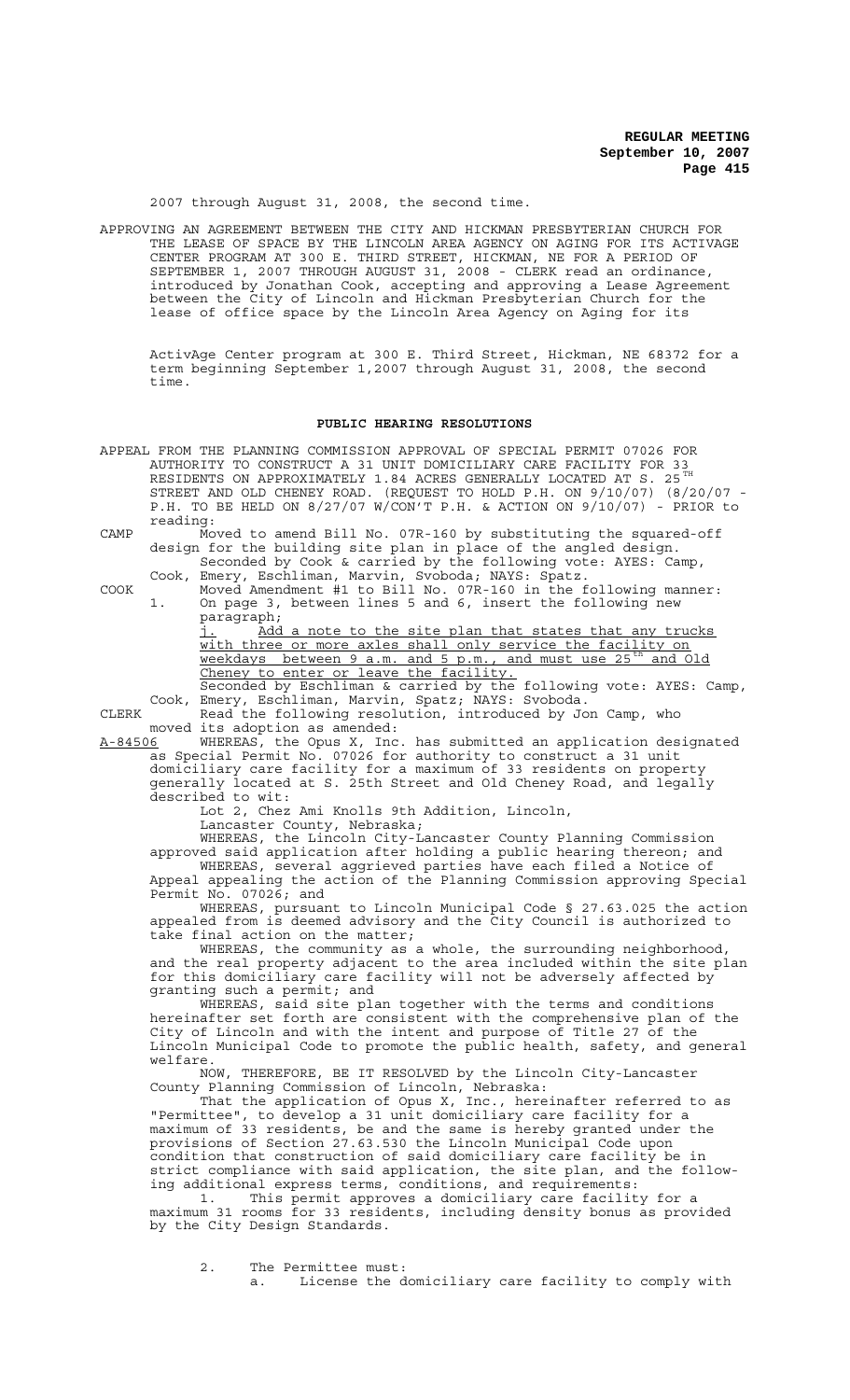> all state requirements for domiciliaries and/or residential care facilities.

- b. Remove the circle drive from the front yard setback along S. 25th Street.
- c. Show the fire hydrants required by the Fire Department.
- d. Show the minimum amount of parking required as well as any additional parking stalls.
- e. All outdoor lighting shall be full cut-off fixtures and directed downward to minimize glare.
- f. Height of the building shall be limited to one story, not to exceed 25 feet.
- g. The building footprint of the main building shall not exceed 19,000 feet.
- h. The building exterior shall utilize gable or pitched roofs, residential style shingles, face brick or stone on a portion of all exterior walls, multiple roof forms to reduce the scale of the building, and residential style details. Design shall conform substantially to the elevations submitted by applicant.
- i. Remove fence from the triangle formed by the southeast lot corner and points 30 feet north and 30 feet west from that corner. Fence shall not have openings more than 4 inches in width.
- j. Add a note to the site plan that states that any trucks with three or more axles shall only service the facility on weekdays between 9 a.m. and 5 p.m., and must use 25<sup>th</sup> and Old Cheney to enter or leave the facility.

3. Before receiving building permits the Permittee must provide a revised and reproducible final plot plan and five copies to the Planning Department showing the following revisions:

- a. Add to the General Notes, "Signs need not be shown on this site plan but need to be in compliance with Chapter 27.69 of the Lincoln Zoning Ordinance, and must be approved by Building & Safety Department prior to installation."
- b. Provide documentation from the Register of Deeds that the letter of acceptance as required by the approval of the special permit has been recorded.
- c. Provide a landscape screen plan approved by the Director of Planning.
- d. The construction plans must conform to the approved plans.<br>Before occupying this domiciliary care facility all

4. Before occupying this domiciliary care facility all development and construction is to comply with the approved plans. 5. All privately-owned improvements, including landscaping, must be permanently maintained by the Permittee.

6. The site plan approved by this permit shall be the basis for all interpretations of setbacks, yards, locations of buildings, location of parking and circulation elements, and similar matters.

7. The terms, conditions, and requirements of this resolution shall be binding and obligatory upon the Permittee and the Permittee's successors and assigns. The building official shall report violations to the City Council which may revoke the special permit or take such other action as may be necessary to gain compliance.

8. The Permittee shall sign and return the City's letter of acceptance to the City Clerk within 60 days following approval of the special permit, provided, however, said 60-day period may be extended up to six months by administrative amendment. The City Clerk shall file a copy of the resolution approving the special permit and the letter of acceptance with the Register of Deeds, filing fees therefor to be paid in advance by the Permittee.

Introduced by Jon Camp Seconded by Svoboda & carried by the following vote: AYES: Camp, Cook, Emery, Eschliman, Marvin, Spatz, Svoboda; NAYS: None.

APPROVING THE NAMING OF THE NEWLY RENOVATED FORMAL ROSE GARDEN IN ANTELOPE PARK AS "THE HAMANN ROSE GARDEN AT ANTELOPE PARK" - CLERK read the following resolution, introduced by Jonathan Cook, who moved its adoption:<br><u>A-84507</u> A R

A RESOLUTION naming the renovated formal rose garden in Antelope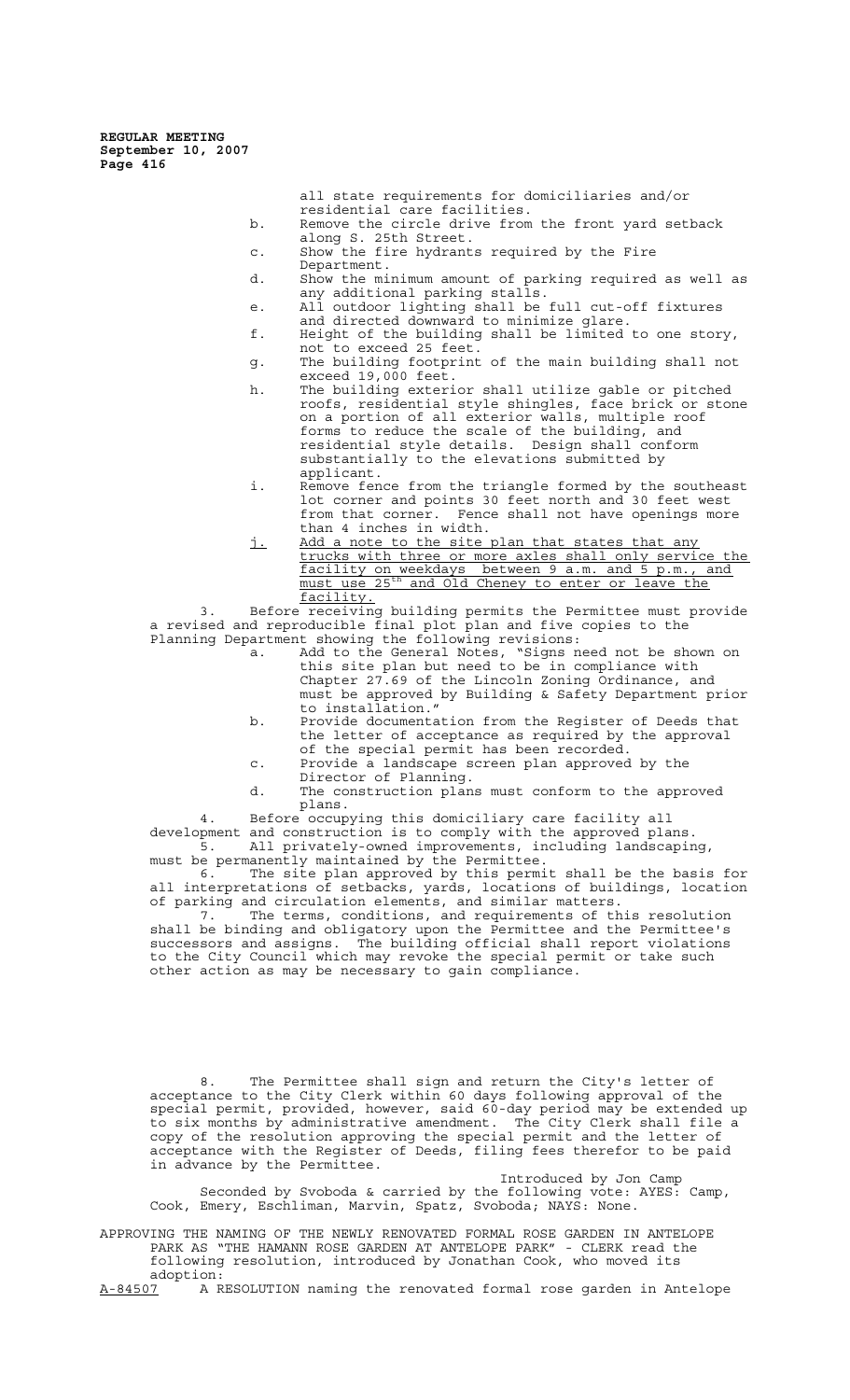Park as "The Hamann Rose Garden at Antelope Park" in recognition of Don Hamann's lead gift to the project.

WHEREAS, Don Hamann provided the lead gift of \$100,000 to the fundraising campaign for renovation of Lincoln's municipal rose garden; and

WHEREAS, Mr. Hamann's lead gift has funded approximately half of the renovation cost of the formal rose garden; and

WHEREAS, Mr. Hamann donated land along Antelope Creek north of Pioneers Boulevard for the Antelope Creek Trail corridor and open space along Antelope Creek; and

WHEREAS, the Parks and Recreation Advisory Board has recommended that the renovated rose garden be named in recognition of Don Hamann's civic contributions.

NOW, THEREFORE, BE IT RESOLVED by the City Council of the City of Lincoln, Nebraska that the renovated formal rose garden located in Antelope Park be and it hereby is renamed as "The Hamann Rose Garden at Antelope Park."

Introduced by Jonathan Cook Seconded by Svoboda & carried by the following vote: AYES: Camp, Cook, Emery, Eschliman, Marvin, Spatz, Svoboda; NAYS: None.

APPROVING THE NAMING OF THE NEIGHBORHOOD PARK SITE IN THE TAMARIN RIDGE DEVELOPMENT GENERALLY LOCATED SOUTHWEST OF PINE LAKE ROAD AND S. 27TH STREET AS "ARNOTT FOLSOM PARK" - CLERK read the following resolution, introduced by Jonathan Cook, who moved its adoption:

A-84508 A RESOLUTION naming the neighborhood park site in the Tamarin Ridge development generally located southwest of Pine Lake Road and S. 27th Street, as "Arnott Folsom Park" in recognition of Arnott Folsom's service to the community.

WHEREAS, an undeveloped five-acre neighborhood park adjoins the future Adams Elementary School site in the Tamarin Ridge Development; and

WHEREAS, Mr. Folsom advocated for establishment of the Children's Zoo in Lincoln and was the primary fundraiser for initial development of the zoo; and

WHEREAS, Mr. Folsom was an advocate of opportunities for children to experience and interact with the natural environment; and

WHEREAS, the Parks and Recreation Advisory Board has recommended that the park be named in recognition of Arnott Folsom for his community<br>service: and service;

WHEREAS, the Parks and Recreation Facilities Naming Policy states that a facility that is primarily funded by public funds may be named in recognition of civic accomplishments.

NOW, THEREFORE, BE IT RESOLVED by the City Council of the City of Lincoln, Nebraska that the neighborhood park in the Tamarin Ridge Development be and it hereby is renamed as "Arnott Folsom Park."

Introduced by Jonathan Cook Seconded by Svoboda & carried by the following vote: AYES: Camp, Cook, Emery, Eschliman, Marvin, Spatz, Svoboda; NAYS: None.

AUTHORIZING AND SUPPORTING THE PARKS & RECREATION DEPARTMENT'S SUBMITTAL OF A GRANT APPLICATION TO THE TRANSPORTATION ENHANCEMENT PROGRAM OF THE STATE OF NEBRASKA DEPARTMENT OF ROADS TO FUND THE CONSTRUCTION OF 1.14 MILES OF A TRAIL FROM OLD CHENEY ROAD AT 56TH STREET ALONG BEAL SLOUGH TO PINE LAKE ROAD - CLERK read the following resolution, introduced by Jonathan Cook, who moved its adoption:<br>A-84509 WHEREAS, the City of Li

A-84509 WHEREAS, the City of Lincoln intends to apply to the State of Nebraska Department of Roads for financial assistance from the Transportation Enhancement Program for the purpose of constructing Phase I of the Beal Slough Trail, a 1.14 mile pedestrian/bicycle trail located along Beal Slough from Old Cheney Road and 56th Street south to Pine Lake Road; and

WHEREAS, the total estimated cost of the project is \$445,562 with \$91,112 identified in the CIP budget with funds coming from impact fees and \$364,450 being provided by the Transportation Enhancement Program grant; and

WHEREAS, the City of Lincoln wishes to express its support for the project and its willingness to commit to the cost of operation and maintenance of the completed facility in a safe and attractive manner for the public.

NOW, THEREFORE, BE IT RESOLVED by the City Council of the City of Lincoln, Nebraska:

That the City of Lincoln hereby expresses its support for the application being made by the City of Lincoln to the State of Nebraska Department of Roads for financial assistance from the Transportation Enhancement Program for the purpose of constructing the project described above and known as Phase I of the Beal Slough Trail and its commitment to the on-going maintenance of the trail.

The City Clerk is directed to transmit a certified copy of this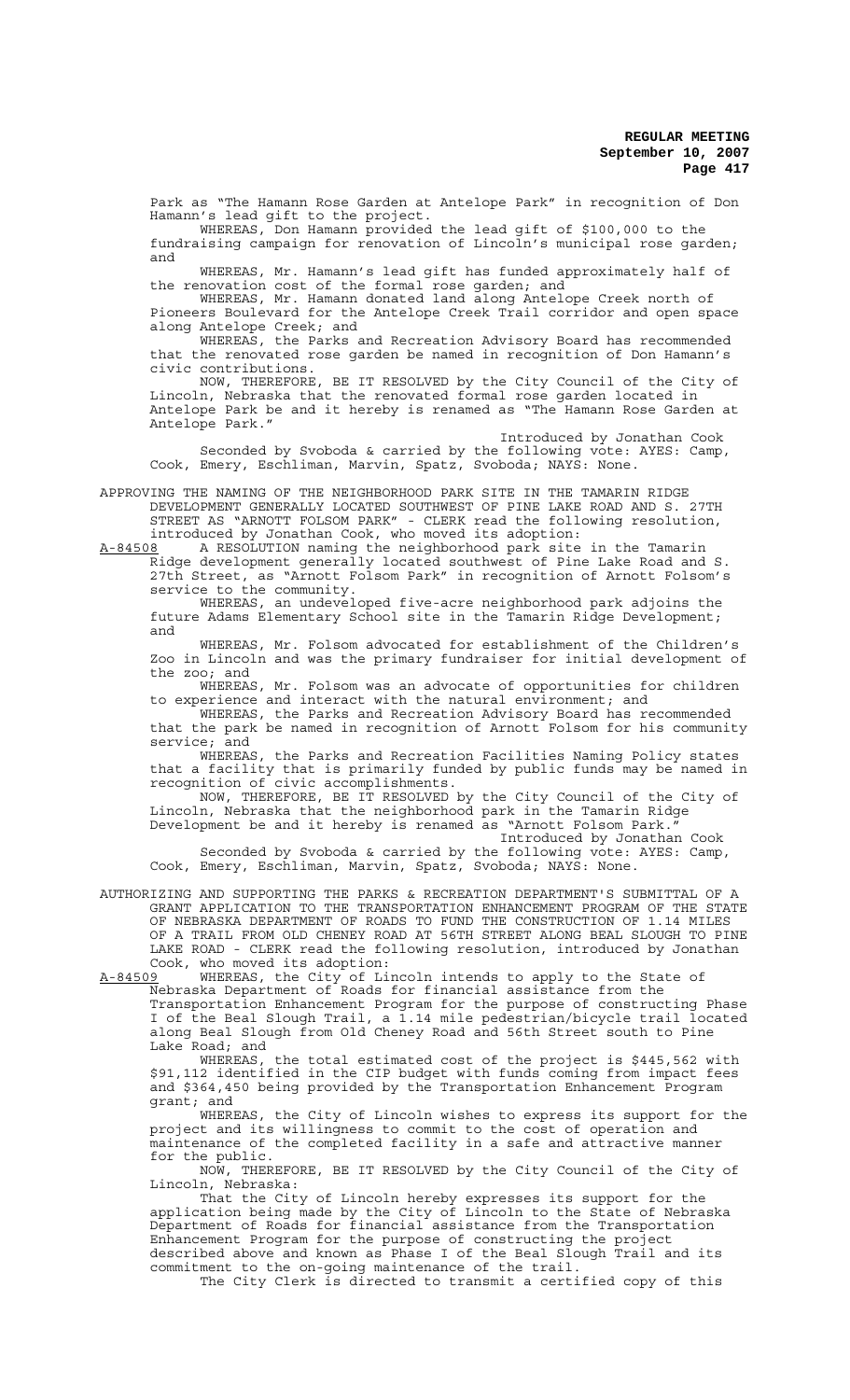> resolution to the Parks & Recreation Department for inclusion with the application to the State of Nebraska Department of Roads. Introduced by Jonathan Cook

> Seconded by Svoboda & carried by the following vote: AYES: Camp, Cook, Emery, Eschliman, Marvin, Spatz, Svoboda; NAYS: None.

## **PETITIONS & COMMUNICATIONS**

THE FOLLOWING HAVE BEEN REFERRED TO THE PLANNING DEPARTMENT: Change of Zone No. 07042 - App. of Southeast Lincoln Animal Medical Center, LLC for a change of zone from O-2 Suburban Office District to B-1 Local Business District on property generally located at South 84<sup>th</sup> St. and Old Cheney Road.<br>Change of Zone No. 07047 Change of Zone No. 07047 - App. of William J. Wood for a change of zone from R-6 Residential District to R-4 Residential District on property generally bounded by S.  $8^{\text{th}}$  to S.  $9^{\text{th}}$  Streets and A to F Streets. Change of Zone No. 07050 - Req. by the Director of Planning, amending Chapter 27.71 of the Lincoln Municipal Code relating to additional height and area regulations, amending Section 27.71.130 to delete the reference to the R-5 Residential Zoning District and clarify language about single family dwellings; amending Section 27.71.140 to clarify language; amending Section 27.81.010 to clarify that Chapters 27.60 and 27.63 also apply; and repealing Sections 27.71.130, 27.71.140, and 27.18.010. Change of Zone No. 07051 - App. of Lamar Outdoor Advertising amending Title 27 of the Lincoln Municipal Code relating to nonconforming signs by amending Section 27.69.320 to add provisions allowing a nonconforming off-premises sign to be replaced without being brought into compliance with the zoning code sign regulations under limited circumstances; and repealing Section 27.69.320.<br>Special Permit No. 07004 - A Permit No. 07004 - App. of Verizon Wireless, for an approx. 158 ft. tall personal wireless facility on property generally located at N.  $140^{\text{th}}$  and O Streets. Special Permit No. 07031 - App. of Southeast Lincoln Animal Medical Center, LLC for an animal hospital on property generally located at S. 84<sup>th</sup> St. and Old Cheney Road. Special Permit No. 07035 - App. of Barbara Burr for the expansion of a nonstandard use to remove and replace an existing garage on property generally located at S. 25<sup>th</sup> Street and Sumner Street. Special Permit No. 07036 - App. of LeGrande Excavating, Inc. for the extraction of sand, gravel and soil on property generally located at the northeast corner of N. 120<sup>th</sup> St. and Alvo Road. SETTING THE HEARING DATE OF MONDAY, SEPTEMBER 24, 2007 AT 5:30 P.M. FOR THE APPLICATION OF KENNETH MEIER DBA MEIER'S CORK 'N BOTTLE FOR A CLASS CK LIQUOR LICENSE LOCATED AT 1244 SOUTH STREET - CLERK read the following resolution, introduced by Doug Emery, who moved its adoption: A-84510 BE IT RESOLVED by the City Council, of the City of Lincoln, that a hearing date is hereby set for Monday, September 24, 2007, at 5:30 p.m. or as soon thereafter as possible in the City Council Chambers, County-City Building, 555 S. 10th St., Lincoln, NE, for the Application of Kenneth Meier dba Meier's Cork 'N Bottle for a Class CK liquor license located at 1244 South Street.

If the Police Dept. is unable to complete the investigation by said time, a new hearing date will be set.

Introduced by Doug Emery Seconded by Svoboda & carried by the following vote: AYES: Camp, Cook, Emery, Eschliman, Marvin, Spatz, Svoboda; NAYS: None.

SETTING THE HEARING DATE OF MONDAY, SEPTEMBER 24, 2007 AT 5:30 P.M. FOR THE APPLICATION OF 55 DEGREES, INC. DBA BREAD & CUP FOR A CATERING LIQUOR LICENSE LOCATED AT 440 NORTH 8TH STREET - CLERK read the following resolution, introduced by Doug Emery, who moved its adoption:

A-84511 BE IT RESOLVED by the City Council, of the City of Lincoln, that a hearing date is hereby set for Monday, September 24, 2007, at 5:30 p.m. or as soon thereafter as possible in the City Council Chambers, County-City Building, 555 S. 10th St., Lincoln, NE, for the Application of 55 Degrees, Inc. dba Bread & Cup for a Catering liquor license located at 440 N. 8th Street.

If the Police Dept. is unable to complete the investigation by said time, a new hearing date will be set.

Introduced by Doug Emery Seconded by Svoboda & carried by the following vote: AYES: Camp, Cook, Emery, Eschliman, Marvin, Spatz, Svoboda; NAYS: None.

SETTING THE HEARING DATE OF MONDAY, SEPTEMBER 24, 2007 AT 5:30 P.M. FOR THE MANAGER APPLICATION OF DEREK EHLERS FOR LINCOLN HOLDINGS, LTD DBA MARZ BAR LOCATED AT 1140 O STREET - CLERK read the following resolution, introduced by Doug Emery, who moved its adoption: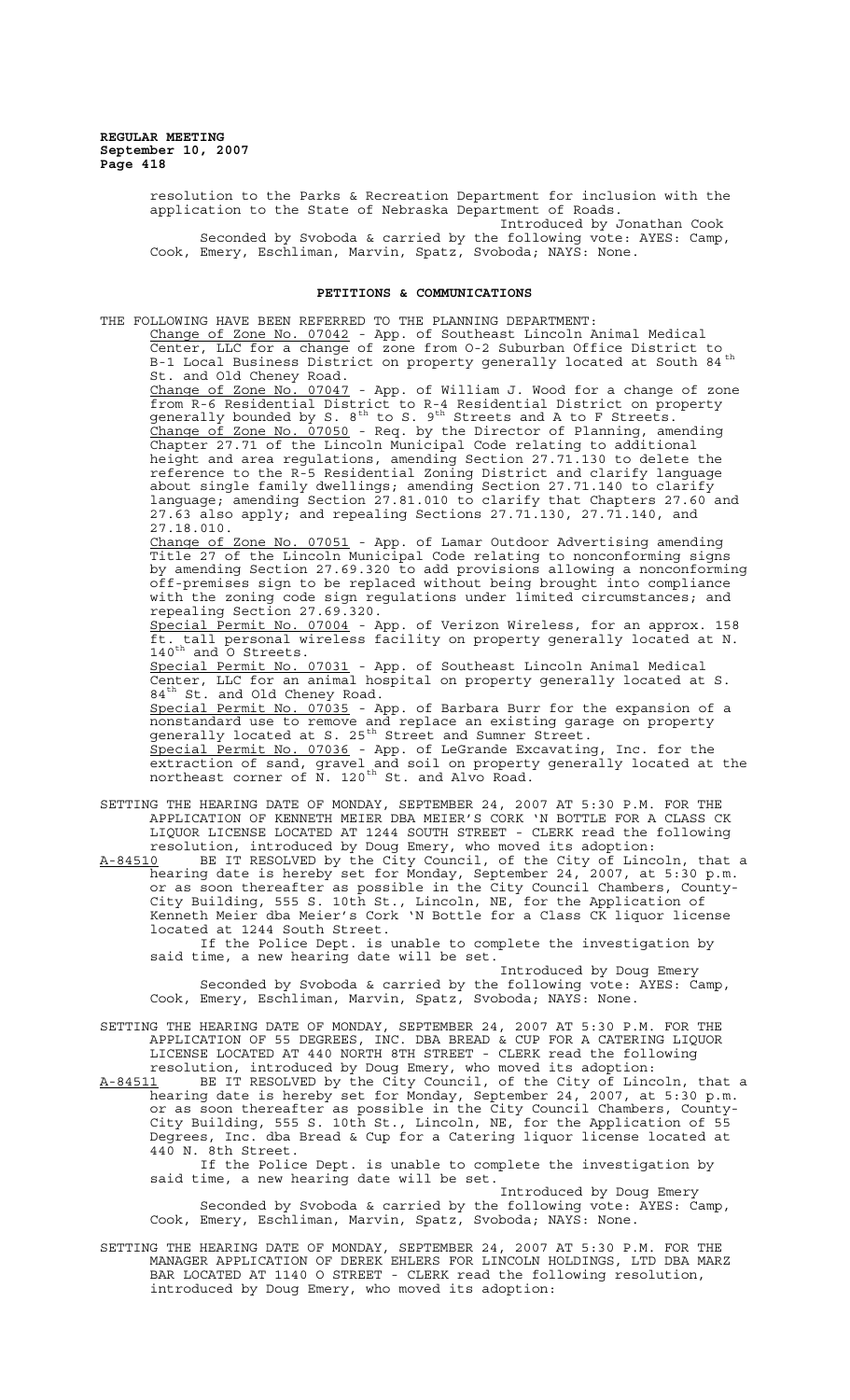A-84512 BE IT RESOLVED by the City Council, of the City of Lincoln, that a hearing date is hereby set for Monday, September 24, 2007, at 5:30 p.m. or as soon thereafter as possible in the City Council Chambers, County-City Building, 555 S. 10th St., Lincoln, NE, for the Manager Application of Derek Ehlers for Lincoln Holdings, LTD dba Marz Bar located at 1140 O Street.

If the Police Dept. is unable to complete the investigation by said time, a new hearing date will be set.

Introduced by Doug Emery Seconded by Svoboda & carried by the following vote: AYES: Camp, Cook, Emery, Eschliman, Marvin, Spatz, Svoboda; NAYS: None.

#### **MISCELLANEOUS BUSINESS - NONE**

#### **REPORTS OF CITY OFFICERS**

APPOINTING MIKE TAVLIN TO THE COMMUNITY HEALTH ENDOWMENT BOARD OF TRUSTEES FOR A THREE-YEAR TERM EXPIRING ON SEPTEMBER 1, 2010 - CLERK read the following resolution, introduced by Jonathan Cook, who moved its adoption:

A-84513 BE IT RESOLVED by the City Council of the City of Lincoln, Nebraska:

That the appointment of Mike Tavlin to the Community Health Endowment Board of Trustees for a three-year term expiring September 1, 2010 is hereby approved.

Introduced by Jonathan Cook Seconded by Svoboda & carried by the following vote: AYES: Camp, Cook, Emery, Eschliman, Marvin, Spatz, Svoboda; NAYS: None.

REAPPOINTING DAN ANDERSON, DR. CHUCK ERICKSON, AND CHARLENE GONDRING TO THE COMMUNITY HEALTH ENDOWMENT BOARD OF TRUSTEES FOR THREE-YEAR TERMS EXPIRING SEPTEMBER 1, 2010 - CLERK read the following resolution, introduced by Jonathan Cook, who moved its adoption:

A-84514 BE IT RESOLVED by the City Council of the City of Lincoln, Nebraska:

That the reappointment of Dan Anderson, Dr. Chuck Erickson, and Charlene Gondring to the Community Health Endowment Board of Trustees for a three-year term expiring September 1, 2010 is hereby approved. Introduced by Jonathan Cook Seconded by Svoboda & carried by the following vote: AYES: Camp,

Cook, Emery, Eschliman, Marvin, Spatz, Svoboda; NAYS: None.

APPOINTING TIMOTHY BARRETT CHLUPSA TO THE AIR POLLUTION CONTROL ADVISORY BOARD TO FILL AN UNEXPIRED TERM EXPIRING SEPTEMBER 1, 2008 - CLERK read the following resolution, introduced by Jonathan Cook, who moved its adoption:

A-84515 BE IT RESOLVED by the City Council of the City of Lincoln, Nebraska:

That the appointment of Timothy Barrett Chlupsa to the Air Pollution Control Advisory Board to fill an unexpired term expiring September 1, 2008 is hereby approved.

Introduced by Jonathan Cook Seconded by Svoboda & carried by the following vote: AYES: Camp, Cook, Emery, Eschliman, Marvin, Spatz, Svoboda; NAYS: None.

REAPPOINTING ALLEN L. NEEMANN TO THE TAXICAB REVIEW BOARD FOR A THREE YEAR TERM EXPIRING FEBRUARY 24, 2010 - CLERK read the following resolution, introduced by Jonathan Cook, who moved its adoption:

A-84516 BE IT RESOLVED by the City Council of the City of Lincoln, Nebraska:

That the reappointment of Allen L. Neemann to the Taxicab Review Board for a three-year term expiring February 24, 2010 is hereby approved.

Introduced by Jonathan Cook Seconded by Svoboda & carried by the following vote: AYES: Camp, Cook, Emery, Eschliman, Marvin, Spatz, Svoboda; NAYS: None.

REAPPOINTING BARB BIFFLE, RICK BOUCHER, JONATHAN REHM AND DONALD R. STADING TO THE CHARTER REVISION COMMISSION FOR FOUR-YEAR TERMS EXPIRING JULY 15, 2011, JULY 15, 2011, JULY 15, 2011, AND JULY 15, 2010, RESPECTIVELY - CLERK read the following resolution, introduced by Jonathan Cook, who moved its adoption:<br>A-84517 BE IT RESOLVE

BE IT RESOLVED by the City Council of the City of Lincoln, Nebraska:

That the appointment of the following persons to the Charter Revision Commission for four-year terms as set out below, is hereby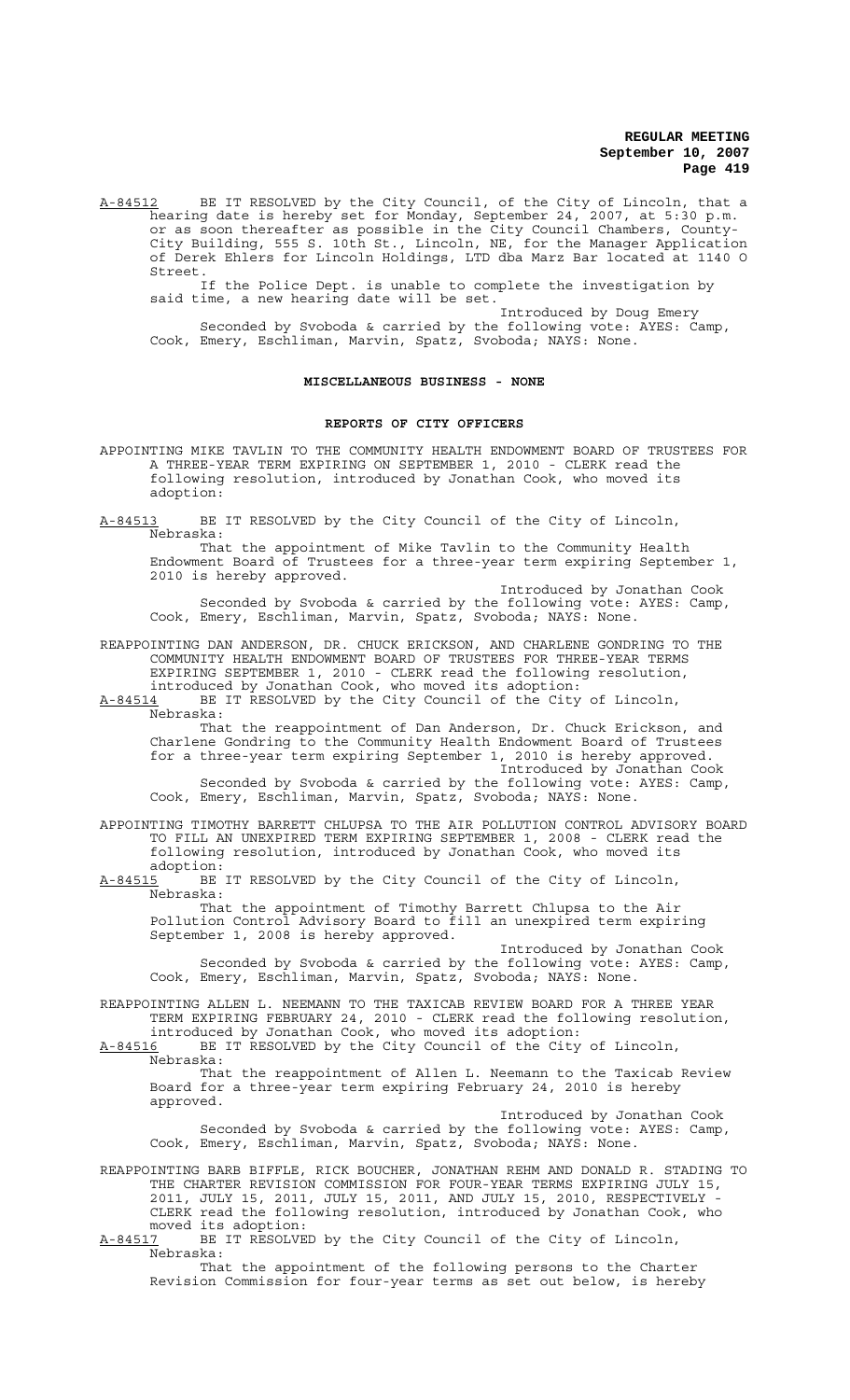| approved.                                                                                                                                                                                                                                          |                                                                                                                                                                                                                                                                                                                                              |                                              |
|----------------------------------------------------------------------------------------------------------------------------------------------------------------------------------------------------------------------------------------------------|----------------------------------------------------------------------------------------------------------------------------------------------------------------------------------------------------------------------------------------------------------------------------------------------------------------------------------------------|----------------------------------------------|
|                                                                                                                                                                                                                                                    | Name                                                                                                                                                                                                                                                                                                                                         | Term Expires                                 |
|                                                                                                                                                                                                                                                    | Barb Biffle                                                                                                                                                                                                                                                                                                                                  | July 15, 2011                                |
|                                                                                                                                                                                                                                                    | Rick Boucher                                                                                                                                                                                                                                                                                                                                 | July 15, 2011                                |
|                                                                                                                                                                                                                                                    | Jonathan Rehm                                                                                                                                                                                                                                                                                                                                | July 15, 2011                                |
|                                                                                                                                                                                                                                                    | Donald R. Stading                                                                                                                                                                                                                                                                                                                            | July 15, 2010<br>Introduced by Jonathan Cook |
|                                                                                                                                                                                                                                                    | Seconded by Svoboda & carried by the following vote: AYES: Camp,                                                                                                                                                                                                                                                                             |                                              |
|                                                                                                                                                                                                                                                    | Cook, Emery, Eschliman, Marvin, Spatz, Svoboda; NAYS: None.                                                                                                                                                                                                                                                                                  |                                              |
| APPOINTING DAN NOLTE AND DIANE GONZOLAS TO THE GOVERNMENT ACCESS AND<br>INFORMATION COMMITTEE TO FILL UNEXPIRED TERMS EXPIRING JANUARY 1, 2008 -<br>CLERK read the following resolution, introduced by Jonathan Cook, who<br>moved its adoption:   |                                                                                                                                                                                                                                                                                                                                              |                                              |
| A-84518<br>Nebraska:                                                                                                                                                                                                                               | BE IT RESOLVED by the City Council of the City of Lincoln,                                                                                                                                                                                                                                                                                   |                                              |
| That the appointment of Dan Nolte and Diane Gonzolas to the<br>Government Access and Information Committee for terms expiring January<br>1, 2008, is hereby approved.                                                                              |                                                                                                                                                                                                                                                                                                                                              |                                              |
|                                                                                                                                                                                                                                                    |                                                                                                                                                                                                                                                                                                                                              | Introduced by Jonathan Cook                  |
|                                                                                                                                                                                                                                                    | Seconded by Svoboda & carried by the following vote: AYES: Camp,<br>Cook, Emery, Eschliman, Marvin, Spatz, Svoboda; NAYS: None.                                                                                                                                                                                                              |                                              |
| APPROVING THE APPOINTMENT OF FRED A. HOKE TO THE LINCOLN CITY LIBRARY BOARD OF                                                                                                                                                                     |                                                                                                                                                                                                                                                                                                                                              |                                              |
| adoption:                                                                                                                                                                                                                                          | TRUSTEES FOR A SEVEN-YEAR TERM TO EXPIRE AUGUST 31, 2014 - CLERK read<br>the following resolution, introduced by Jonathan Cook, who moved its                                                                                                                                                                                                |                                              |
| A-84519<br>Nebraska:                                                                                                                                                                                                                               | BE IT RESOLVED by the City Council of the City of Lincoln,                                                                                                                                                                                                                                                                                   |                                              |
|                                                                                                                                                                                                                                                    | That the appointment of Fred A. Hoke to the Lincoln City Library<br>Board of Trustees for a seven-year term expiring August 31, 2014 is<br>hereby approved.                                                                                                                                                                                  |                                              |
|                                                                                                                                                                                                                                                    |                                                                                                                                                                                                                                                                                                                                              | Introduced by Jonathan Cook                  |
|                                                                                                                                                                                                                                                    | Seconded by Svoboda & carried by the following vote: AYES: Camp,<br>Cook, Emery, Eschliman, Marvin, Spatz, Svoboda; NAYS: None.                                                                                                                                                                                                              |                                              |
| APPROVING THE DISTRIBUTION OF FUNDS REPRESENTING INTEREST EARNINGS ON SHORT-<br>TERM INVESTMENTS OF IDLE FUNDS DURING THE MONTH ENDED JULY 31, 2007 -<br>CLERK read the following resolution, introduced by Doug Emery, who moved<br>its adoption: |                                                                                                                                                                                                                                                                                                                                              |                                              |
| A-84520<br>Nebraska:                                                                                                                                                                                                                               | BE IT RESOLVED by the City Council of the City of Lincoln,                                                                                                                                                                                                                                                                                   |                                              |
|                                                                                                                                                                                                                                                    | That during the month ended July 31, 2007, \$684,477.84 was earned<br>from the investments of "IDLE FUNDS". The same is hereby distributed to<br>the various funds on a pro-rata basis using the balance of each fund and<br>allocating a portion of the interest on the ratio that such balance<br>bears to the total of all fund balances. |                                              |
|                                                                                                                                                                                                                                                    | Seconded by Svoboda & carried by the following vote: AYES: Camp,<br>Cook, Emery, Eschliman, Marvin, Spatz, Svoboda; NAYS: None.                                                                                                                                                                                                              | Introduced by Doug Emery                     |
| LINCOLN WATER & WASTEWATER SYSTEM RECAPITULATION OF DAILY CASH RECEIPTS FOR<br>AUGUST, 2007 - CLERK presented said report which was placed on file in<br>the Office of the City Clerk. (8-71)                                                      |                                                                                                                                                                                                                                                                                                                                              |                                              |
| REPORT FROM CITY TREASURER OF CITY CASH ON HAND AT THE CLOSE OF BUSINESS JULY<br>31, 2007 - CLERK presented said report which was placed on file in the<br>Office of the City Clerk. (5-21)                                                        |                                                                                                                                                                                                                                                                                                                                              |                                              |
|                                                                                                                                                                                                                                                    | CLERK'S LETTER AND MAYOR'S APPROVAL OF RESOLUTIONS AND ORDINANCES PASSED BY<br>THE CITY COUNCIL ON AUGUST 20, 2007 - CLERK presented said report which<br>was placed on file in the Office of the City Clerk. (27-1)                                                                                                                         |                                              |

CLERK'S LETTER AND MAYOR'S APPROVAL OF RESOLUTIONS AND ORDINANCES PASSED BY THE CITY COUNCIL ON AUGUST 27, 2007 - CLERK presented said report which was placed on file in the Office of the City Clerk. **(27-1)**

# **ORDINANCE - 1ST READING & RELATED RESOLUTIONS (AS REQUIRED)**

CHANGE OF ZONE 07043 - AMENDING CHAPTER 27.67 OF THE LINCOLN MUNICIPAL CODE RELATING TO PARKING BY AMENDING SECTION 27.67.020, THE PARKING MATRIX, TO ADD A NOTE PROVIDING THAT IF THE NUMBER OF SPACES REQUIRED BY THE BUILDING RATIO IS GREATER THAN REQUIRED BY THE EMPLOYEE RATIO, AN ADDITIONAL PARKING AREA SHALL BE RESERVED TO ACCOMMODATE THE ADDITIONAL SPACING; AMENDING SECTION 27.67.030 TO DELETE THE RESTRICTION IN SECTION 27.67.030 THAT PARKING LOTS, PARKING AREAS, AND DRIVING AISLES MAY NOT BE LOCATED IN THE FRONT SIX FEET OF THE FRONT YARD AND DELETING THE REQUIREMENT THAT SAID FRONT SIX FEET BE LANDSCAPED. (RELATED ITEMS: 07- 141, 07R-169) - CLERK read an ordinance, introduced by Doug Emery,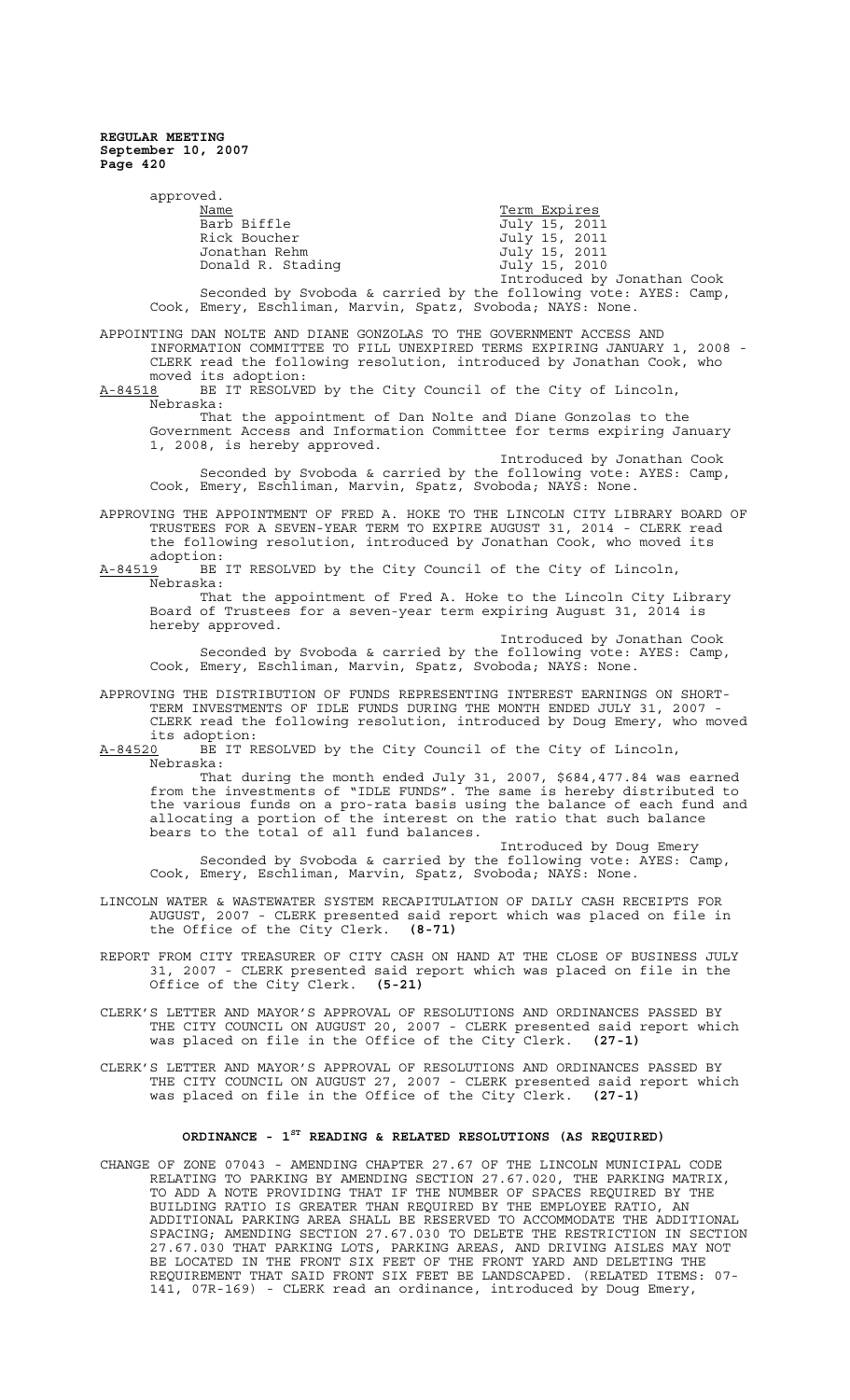amending Chapter 27.67 of the Lincoln Municipal code relating to parking by amending Section 27.67.020 of the Parking Matrix, to add a note providing that if the number of spaces required by the building ratio is greater than required by the employee ratio, an additional parking area shall be reserved to accommodate the additional spacing; amending Section 27.67.030 to delete the restriction in Section 27.67.030 that parking lots, parking areas, and driving aisles may not be located in the front six feet of the front yard and deleting the requirement that said front six feet be landscaped; and repealing Sections 27.67.020 and 27.67.030 of the Lincoln Municipal Code as hitherto existing, the first time.

- MISC. NO. 06007 AMENDING CHAPTER 2.35, DESIGN STANDARDS FOR STREET TREES, REGARDING THE LOCATION OF STREET TREES, REPEALING SECTION 2 (APPROVED TREES FOR STREETS), AND REPEALING SECTION 3 (TREES THAT WILL NOT BE PERMITTED AS STREET TREES); AND BY AMENDING CHAPTER 3.50, DESIGN STANDARDS FOR SCREENING AND LANDSCAPING, BY AMENDING SECTION 3, GENERAL REQUIREMENTS, TO REQUIRE THE PLAN TO SHOW THE TOTAL SQUARE FEET OF THE PARKING LOT OR ADDITION, INCLUDING DRIVING AISLES, THE SQUARE FEET OF THE BUILDING ADDITION, THE ZONING OF THE LOT, AND THAT THE EXISTING PARKING AREAS OR BUILDINGS BE SHOWN AND LABELED AS EXISTING; BY AMENDING SECTION 4, PLANT MATERIAL FOR SCREENING AND LANDSCAPING, TO REQUIRE A ONE-HALF BUT NOT MORE THAT THREE-FOURTHS OF THE SCREEN BE CONIFEROUS OR A VARIETY OF PLANT MATERIAL THAT WILL RETAIN ITS LEAVES THROUGH THE WINTER MONTHS; BY AMENDING SECTION 7, HOW MUCH IS TO BE SCREENED AND WHERE THE SCREENS ARE TO BE LOCATED ON THE PROPERTY, BY AMENDING SECTION 7.1, PARKING LOTS, PARKING AREAS, AND DRIVING AISLES, TO CLARIFY THE AMOUNT OF THE SCREEN WHEN THE PARKING LOT, PARKING AREAS AND DRIVING AISLES ARE SET BACK FROM THE EDGE OF THE PAVEMENT ON PRIVATE STREETS OR WHEN THE PARKING LOT, PARKING AREAS AND DRIVING AISLES ARE LESS THAN FIVE FEET FROM AN ALLEY RIGHT-OF-WAY, BY ADDING SPECIFIC SCREENING REQUIREMENTS FOR PARKING LOTS, PARKING AREAS, OR DRIVING AISLES IN THE B-1, B-3, H-1, H-2, AND H-3 ZONING DISTRICTS; BY AMENDING SECTION 7.4 TO MODIFY THE MEASUREMENT OF THE SCREEN FOR RESIDENTIAL LOTS BACKING ONTO MAJOR STREETS AND RAILROADS; BY AMENDING SECTION 7.5 TO ADD ADDITIONAL REQUIREMENTS FOR SCREENING OF DIFFERENT USES IN THE B-1, B-2, B-3, H-2, H-3, H-4, O-2, I-1, I-2, AND I-3 DISTRICTS ABUTTING RESIDENTIAL DISTRICTS; BY AMENDING SECTION 7.6 TO ADD ADDITIONAL REQUIREMENTS FOR SCREENING REQUIRED YARDS, OPEN SPACE AREAS, MALLS AND AROUND PROPOSED BUILDINGS IN THE O-3, B-2, B-5, I-2, AND I-3 DISTRICTS AND CHURCHES IN THE R-1 THROUGH R-4 DISTRICTS; AND BY AMENDING SECTION 8, PROCEDURES, TO REQUIRE PLANS AND DOCUMENTS REQUIRED TO BE FILED WITH THE BUILDING OFFICIAL TO SHOW SCREENING AND LANDSCAPING; AND REPEALING CHAPTER 3.95, DESIGN STANDARDS FOR STREET TREES, IN ITS ENTIRETY. (RELATED ITEMS: 07- 141, 07R-169) (ACTION DATE: 9/24/07)
- APPROVING AN AGREEMENT BETWEEN THE CITY AND FIRST UNITED METHODIST CHURCH/WAVERLY FOR THE LEASE OF SPACE BY THE LINCOLN AREA AGENCY ON AGING FOR ITS ACTIVAGE CENTER PROGRAM AT 14410 FOLKESTONE STREET, WAVERLY, NE FOR A PERIOD OF SEPTEMBER 1, 2007 THROUGH AUGUST 31, 2008 - CLERK read an ordinance, introduced by Doug Emery, accepting and approving a Lease Agreement between the City of Lincoln and First United Methodist Church/Waverly of the lease of office space by the Lincoln Area Agency on Aging for its ActivAge Center program at 14410 Folkestone Street, Waverly, NE for a term beginning September 1, 2007 through August 31, 2008, the first time.
- APPROVING THE DEVELOPMENT AND CONDITIONAL ZONING AGREEMENT BETWEEN THE CITY AND SAFE-HARBOUR EAT - XVII, LLC RELATING TO THE DEVELOPMENT OF PROPERTY GENERALLY LOCATED AT N.W. 27TH STREET AND WEST O STREET. (RELATED ITEMS: 07R-183, 07-149) (ACTION DATE: 9/24/07)
- CHANGE OF ZONE 07048 APPLICATION OF SAFE-HARBOUR EAT XVII, LLC FOR A CHANGE OF ZONE FROM H-3 HIGHWAY COMMERCIAL DISTRICT TO I-1 INDUSTRIAL DISTRICT ON 9.25 ACRES OF PROPERTY GENERALLY LOCATED AT N.W. 27TH STREET AND WEST O STREET. (RELATED ITEMS: 07R-183, 07-149) - CLERK read an ordinance, introduced by Doug Emery, amending the Lincoln Zoning District Maps attached to and made a part of Title 27 of the Lincoln Municipal Code, as provided by Section 27.05.020 of the Lincoln Municipal Code, by changing the boundaries of the districts established and shown thereon, the first time.
- CHANGE OF ZONE 07049 HP APPLICATION OF MATTHEW AND LISA INNIS TO DESIGNATE THE PROPERTY AT 1204 PEACH STREET AS A HISTORIC LANDMARK - CLERK read an ordinance, introduced by Doug Emery, amending the City of Lincoln District Map attached to and made a part of Title 27 of the Lincoln Municipal Code by designating certain property as a historic landmark, the first time.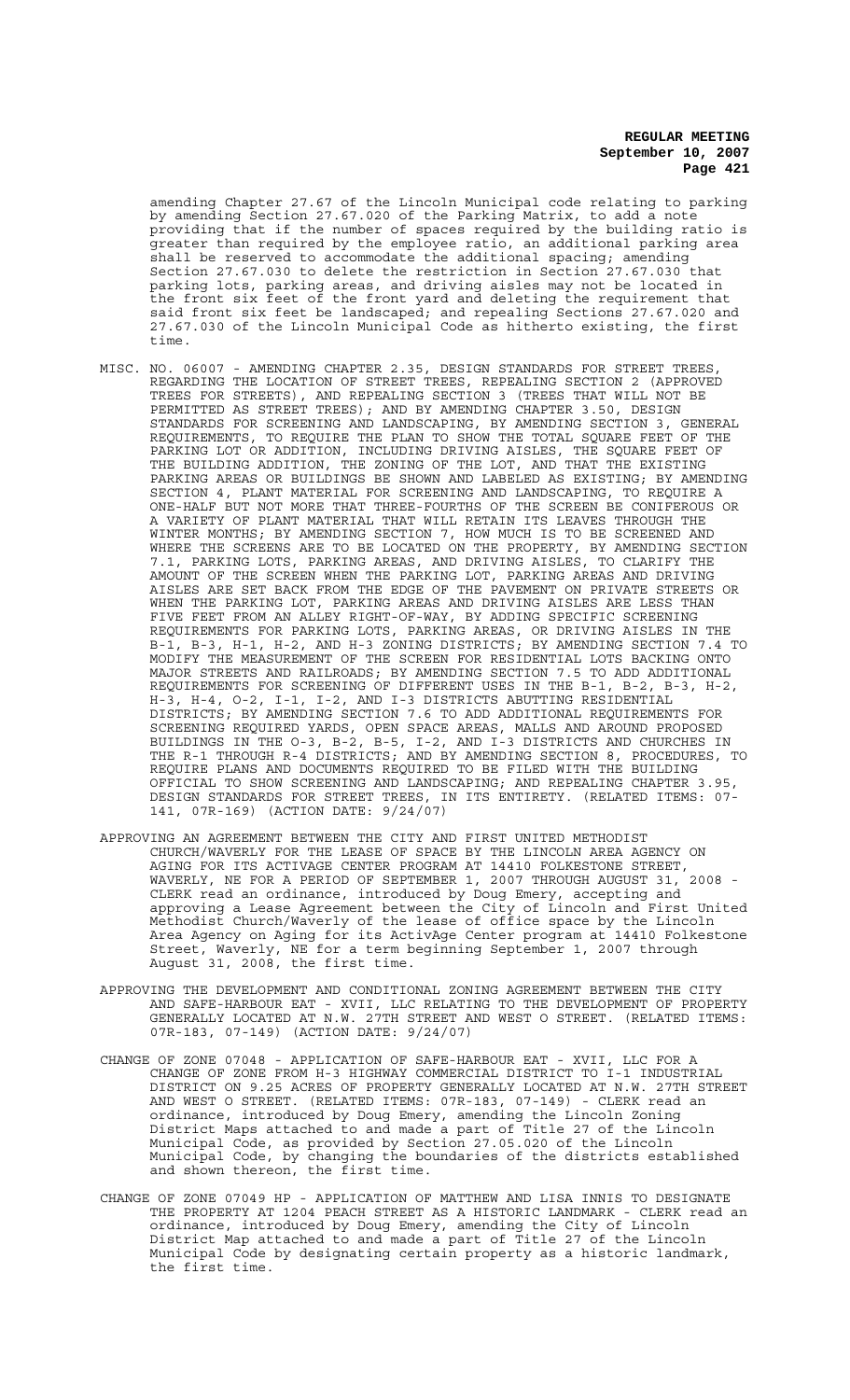# **ORDINANCES - 3RD READING & RELATED RESOLUTIONS (as required)**

VACATION 05008 - VACATING PINE LAKE ROAD BETWEEN WESTSHORE DRIVE AND EASTSHORE DRIVE - PRIOR to reading:

- CAMP Moved to have Bill No. 07-132 delayed for one week to 9/17/07 for action only.
- Seconded by Cook & carried by the following vote: AYES: Camp, Cook, Emery, Eschliman, Marvin, Spatz, Svoboda; NAYS: None. CLERK Read an ordinance, introduced by Jon Camp, vacating Pine Lake Road
- between Westshore Drive and Eastshore Drive, and retaining title thereto in the City of Lincoln, Lancaster County, Nebraska, the third time.
- APPROVING AN AGREEMENT BETWEEN THE CITY AND ST. JAMES UNITED METHODIST CHURCH FOR THE LEASE OF SPACE BY THE LINCOLN AREA AGENCY ON AGING FOR ITS ACTIVAGE CENTER PROGRAM AT 2400 S. 11TH STREET FOR A PERIOD OF SEPTEMBER 1, 2007 THROUGH AUGUST 31, 2008 - CLERK read an ordinance, introduced by Jon Camp, accepting and approving a Lease Agreement between the City of Lincoln and St. James United Methodist Church for the lease of office space by the Lincoln Area Agency on Aging for its ActivAge Center program at 2400 S. 11th Street, Lincoln, NE for a term beginning September 1, 2007 through August 31, 2008, the third time.
- CAMP Moved to pass the ordinance as read.

Seconded by Svoboda & carried by the following vote: AYES: Camp, Cook, Emery, Eschliman, Marvin, Spatz, Svoboda; NAYS: None. The ordinance, being numbered **#18986**, is recorded in Ordinance Book #26, Page

APPROVING AN AMENDMENT TO LEASE AGREEMENT, THE GOLD'S BUILDING, BETWEEN THE CITY OF LINCOLN AND SECURITY NATIONAL PROPERTIES FUNDING, LLC, TO STRIKE PARAGRAPH 9, SUBROGATION, FROM THE LEASE - CLERK read an ordinance, introduced by Jon Camp, accepting and approving the Amendment to Lease Agreement, the Gold's Building, between the City of Lincoln and Security National Properties Funding, LLC, to strike paragraph 9 Subrogation from the Lease, the third time.

CAMP Moved to pass the ordinance as read. Seconded by Svoboda & carried by the following vote: AYES: Camp, Cook, Emery, Eschliman, Marvin, Spatz, Svoboda; NAYS: None.

The ordinance, being numbered **#18987**, is recorded in Ordinance Book #26, Page

APPROVING A SUBLEASE AGREEMENT BETWEEN THE CITY OF LINCOLN AND THE STATE OF NEBRASKA DEPARTMENT OF LABOR TO SUBLEASE 6,568 SQ. FT. OF OFFICE SPACE IN THE ONE STOP CAREER CENTER AT THE GOLD'S BUILDING FOR A TERM OF JANUARY 1, 2007 TO DECEMBER 31, 2011 - CLERK read an ordinance, introduced by Jon Camp, accepting and approving a Sublease Agreement between the City of Lincoln and DAS/State Building Division on behalf of Nebraska Workforce Development, Department of Labor, for a lease of space at 1010 N Street, Lincoln, Lancaster County, Nebraska for a term of January 1, 2007 through December 31, 2011 whereby the City of Lincoln is subleasing 6,568 sq. ft. of space to Nebraska Workforce Development, Department of Labor, at the One Stop Career Center for providing job training and employment services under the Workforce Investment Act, the third time.

CAMP Moved to pass the ordinance as read.

Seconded by Svoboda & carried by the following vote: AYES: Camp, Cook, Emery, Eschliman, Marvin, Spatz, Svoboda; NAYS: None. The ordinance, being numbered **#18988**, is recorded in Ordinance Book #26, Page

APPROVING A SUBLEASE AGREEMENT BETWEEN THE CITY OF LINCOLN AND THE STATE OF NEBRASKA DEPARTMENT OF EDUCATION, VOCATIONAL REHABILITATION SERVICES TO SUBLEASE 154 SQ. FT. OF OFFICE SPACE IN THE ONE STOP CAREER CENTER AT THE GOLD'S BUILDING FOR A TERM OF JANUARY 1, 2007 TO DECEMBER 31, 2009 - CLERK read an ordinance, introduced by Jon Camp, accepting and approving a Sublease Agreement between the City of Lincoln, and DAS/State Building Division on behalf of Nebraska Department of Education, Vocational Rehabilitation Services, for a lease of space at 1010 N Street, Lincoln, Lancaster County, Nebraska for a term of January 1, 2007 through December 31, 2009 whereby the City of Lincoln is subleasing 154 sq. ft. of space to Nebraska Department of Education, at the One Stop Career Center for providing job training and employment services under the Workforce Investment Act, the third time.

CAMP Moved to pass the ordinance as read. Seconded by Svoboda & carried by the following vote: AYES: Camp, Cook, Emery, Eschliman, Marvin, Spatz, Svoboda; NAYS: None. The ordinance, being numbered **#18989**, is recorded in Ordinance Book #26, Page

# **REGISTERED TO SPEAK SESSION - NONE**

#### **OPEN MICROPHONE SESSION**